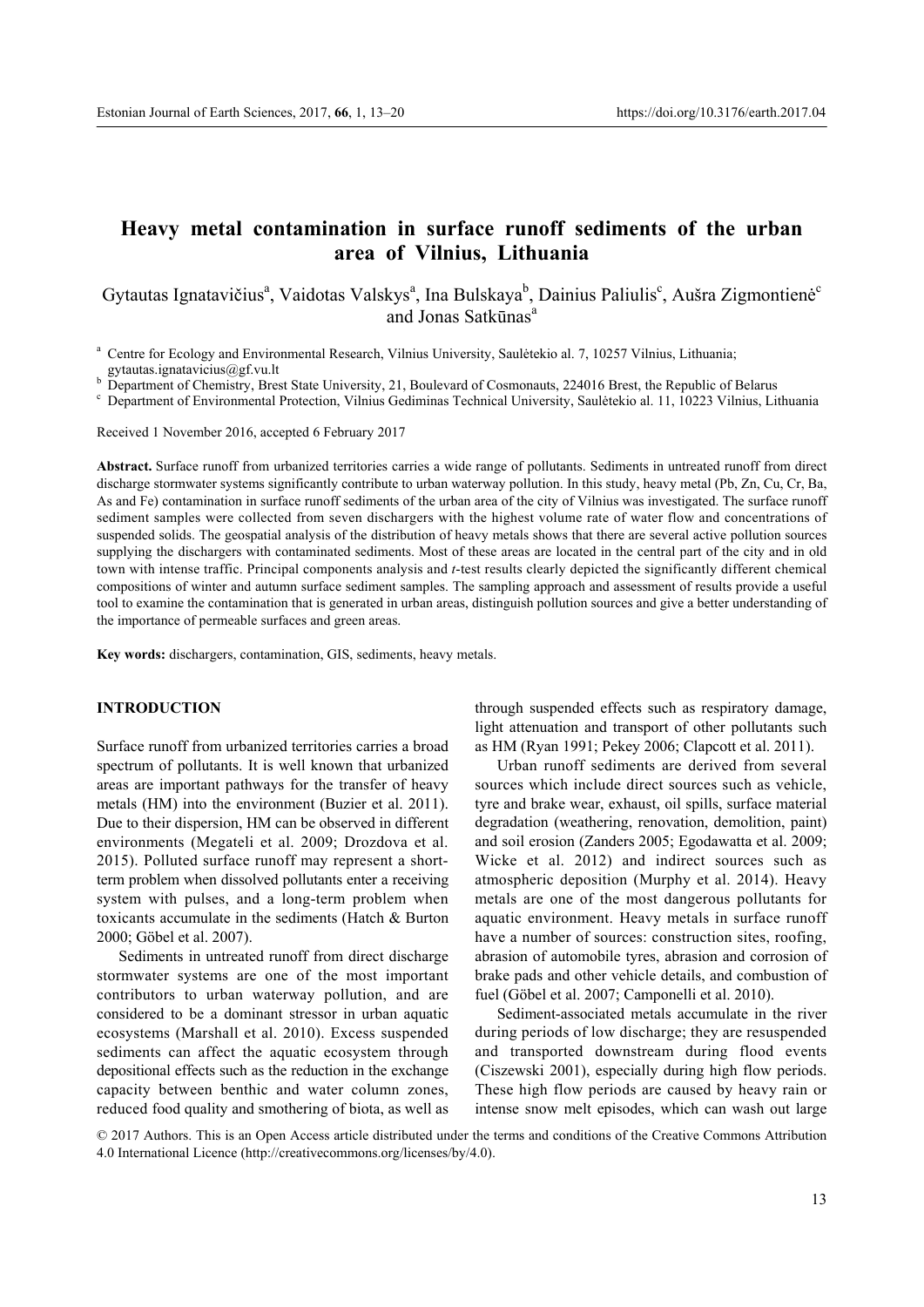amounts of sediments into the river in a short period of time (Zabaleta et al. 2007). The ability of sediments to adsorb organic and inorganic contaminants makes sediment analysis a valuable tool to assess and monitor water quality and track contaminant transport in fluvial realms and mobilization in lake or marine environments (Hejabi & Basavarajappa 2013).

Contaminated sediments in an aquatic system can be the cause of secondary pollution via the geochemical circulation of pollutants as river sediments not only act as the main sink for HM. Due to the change in the aquatic environment it can pose serious ecological risks (Reza & Singh 2010; Martin et al. 2015). The level of contamination in the sediments shows the health of the ecosystem as a whole. Most of the cities encounter the problem with pollution. These cities are mostly located on rivers or in coastal areas. Thus these ecosystems get a quite high load of contaminants due to the urbanization and industrialization (Zhang et al. 2011; Staley et al. 2015).

Therefore there is a demand for more concern on sediment pollution, as many previous studies have confirmed an increased contamination level of sediments in rivers by HM in urban areas (Abuduwaili et al. 2015; Chen et al. 2016; Zhang et al. 2016). Many studies have revealed that most of the metals in aquatic systems are associated with the particulated phase. These pollutants are stored in fine-grained sediments and complexed to organic matter and oxides (Devesa-Rey et al. 2010; Owens & Xu 2011; Bartoli et al. 2012; Chen et al. 2016).

A total of 94 surface runoff discharges are located on the Neris River in the territory of the city of Vilnius. Most of these dischargers are not connected to treatment plants. The central part of Vilnius and the old town are the cultural heritage territories where treatment plants are not allowed to be established. Impervious surfaces such as roads, bridges, parking lots and buildings cause slow percolation of water into the ground. In this case, the water remains above the surface, accumulating and running off in large amounts and carrying large amounts of HM and other pollutants.

The studies conducted so far include only few sampling points of sediments directly in the river bed, while sediments in dischargers have not been investigated. It is the first time when sediments were taken for analysis directly from drainage pipes in Vilnius. The concentrations of HM in runoff sediments were quite high compared to those of Neris River sediments (Kruopienė 2007), but were similar to the HM concentrations in urban soils of Vilnius territory that are given in *Geochemical Atlas of Lithuania* (Kadūnas et al. 1999, pp. 121–125).

The main objective of our study was to analyse the load of contamination entering the river via sediments that form in urban areas and their seasonal fluctuations. We also aimed to evaluate the level of sediment contamination by HM and identify possible pollution sources.

## **MATERIAL AND METHODS**

## **Study area and sample sites**

Vilnius is the largest (capital) city in Lithuania with about 535 000 inhabitants. It is located in the southeastern part of Lithuania at the confluence of the Neris and Vilnia rivers (Fig. 1).

The catchment area for each discharger varies from  $0.09 \text{ km}^2$  in the city centre to  $10.72 \text{ km}^2$  in areas further from the centre (average catchment area is about  $2.18 \text{ km}^2$ ). The GIS data of the catchment area were received from the municipal company 'Vilnius plan'.

Land use categories (streets, buildings, forests, etc.) were analysed for each catchment using ArcMap 10.3.1 software and the geospatial data set (GDR10-LT). The highest percentage of impervious surface is characteristic of catchment areas that are located in the city centre (Table 1; Fig. 1). There it varies from 79% to 100% of the total catchment area, while in the periphery of the city it ranges from 44% to 71%.

Primary information about surface runoff dischargers was collected in the Lithuanian Environmental Protection Agency. Data included the results of dissolved oxygen, suspended solids, oil and its products, biochemical oxygen demand in 7 days (BOD7) and discharge. Seven surface runoff dischargers with the highest volume rate of water flow and concentrations of suspended solids were selected for the investigation.

#### **Sample collection and analysis**

Sediment samples were collected during the period of 29 September 2014 to 31 January 2015 from seven drainage pipes that carry storm and snowmelt runoff where sediments are accumulated. Six sampling expeditions were completed to collect three samples from each discharger immediately after storm events with high flow discharge (autumn period) and three samples during the thaw events with low flow discharge (winter period). A total of 42 samples were collected during the entire period of investigation. Sediment samples were placed in plastic bags and registered.

Samples were dried at 110 °C to constant mass. Then the particles of  $125 \mu m$  size were separated and the concentrations of HM were analysed using a portative X-ray fluorescence spectrometer NITON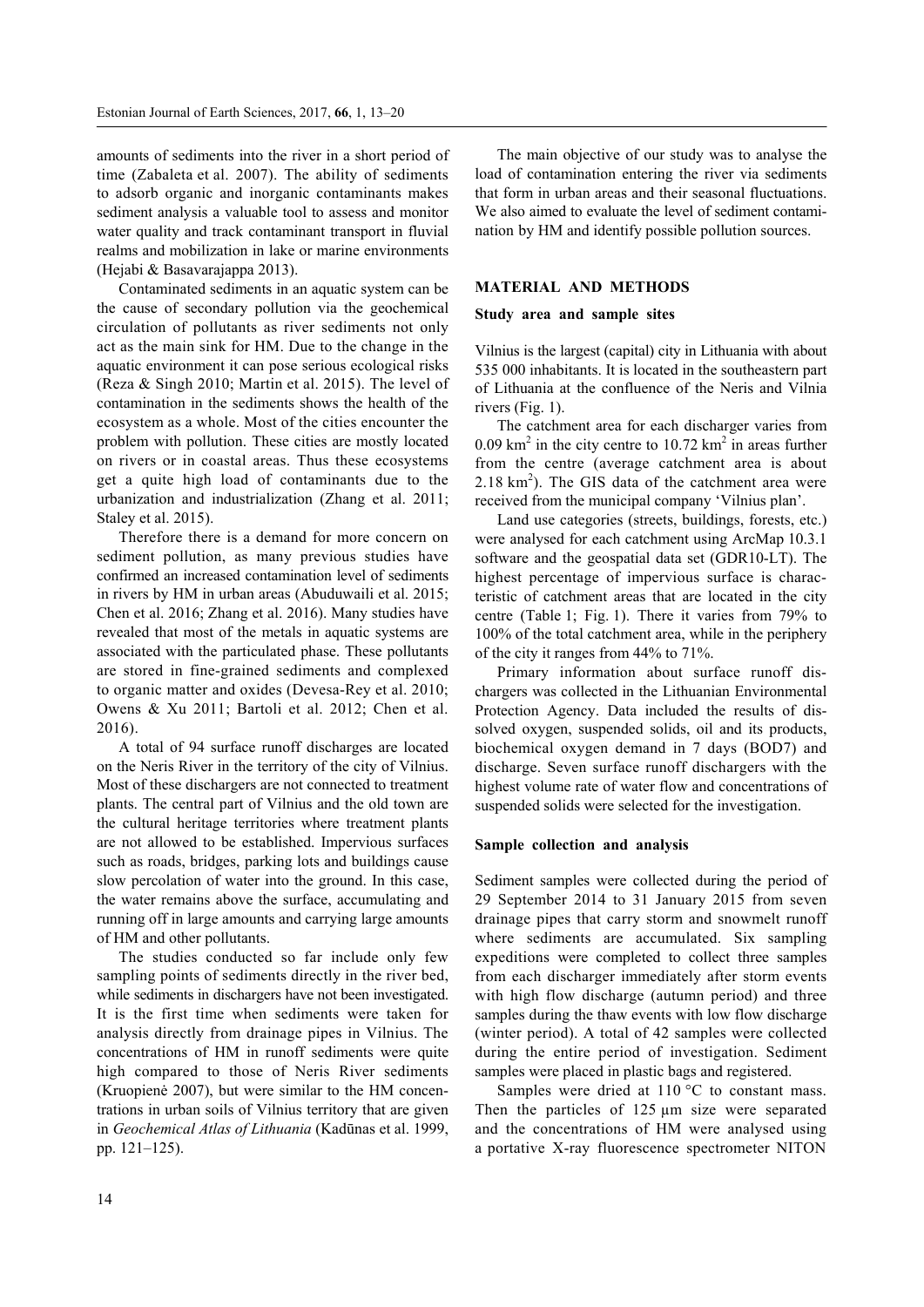

**Fig. 1.** Survey area and catchment areas for each discharger along the Neris River, Vilnius city centre.

**Table 1.** Distribution of permeable and impervious surface areas in each catchment area

| No. of the<br>catchment area | Area $(km^2)$ | Permeable<br>surface $(\% )$ | Impervious<br>surface $(\% )$ |
|------------------------------|---------------|------------------------------|-------------------------------|
|                              | 0.67          | 56.3                         | 43.7                          |
| 2                            | 1.19          | 2.1                          | 97.9                          |
| 3                            | 0.27          | 0.0                          | 100.0                         |
|                              | 0.13          | 20.8                         | 79.2                          |
| 5                            | 0.09          | 2.5                          | 97.5                          |
| 6, 7                         | 10.72         | 28.9                         | 71.1                          |

XL2 Analyzer (2009). The total relative analytical error was within 5%. Fine sediment particles may be easily transported in suspension. Sediments up to 250 µm are not deposited and are carried through the catchment area and the discharger systems as suspended solids (Deletic et al. 2000; Djukic et al. 2016). The device was used only in stand at the laboratory to achieve the highest possible accuracy. The overall accuracy of chemical elements analysed is between 10% and 20%.

Furthermore, this device was inter-calibrated with the atomic absorption spectrometer and the results were up to 20% of significant systematic difference.

Mathematical and statistical calculations were conducted using SPSS Statistics 17.0 and XLSTAT 2014 software. ArcMap 10.3.1 software was used for mapping and geospatial analysis.

# **RESULTS AND DISCUSSION**

Heavy metals that were detected in 95% of the samples were chosen for further analysis. These include As, Cr, Cu, Pb, Zn, Ba and Fe. According to the concentrations of HM the samples were divided into two groups – autumn (high flow) and winter (low flow) period samples as the analysis showed quite significant differences between these two groups.

A high degree of variability and cumulative frequency distribution (see Fig. 2) are typical for surface runoff pollutants (Stone & Marsalek 1996; Brown & Peake 2006). These reflect the complex wash-off dynamics of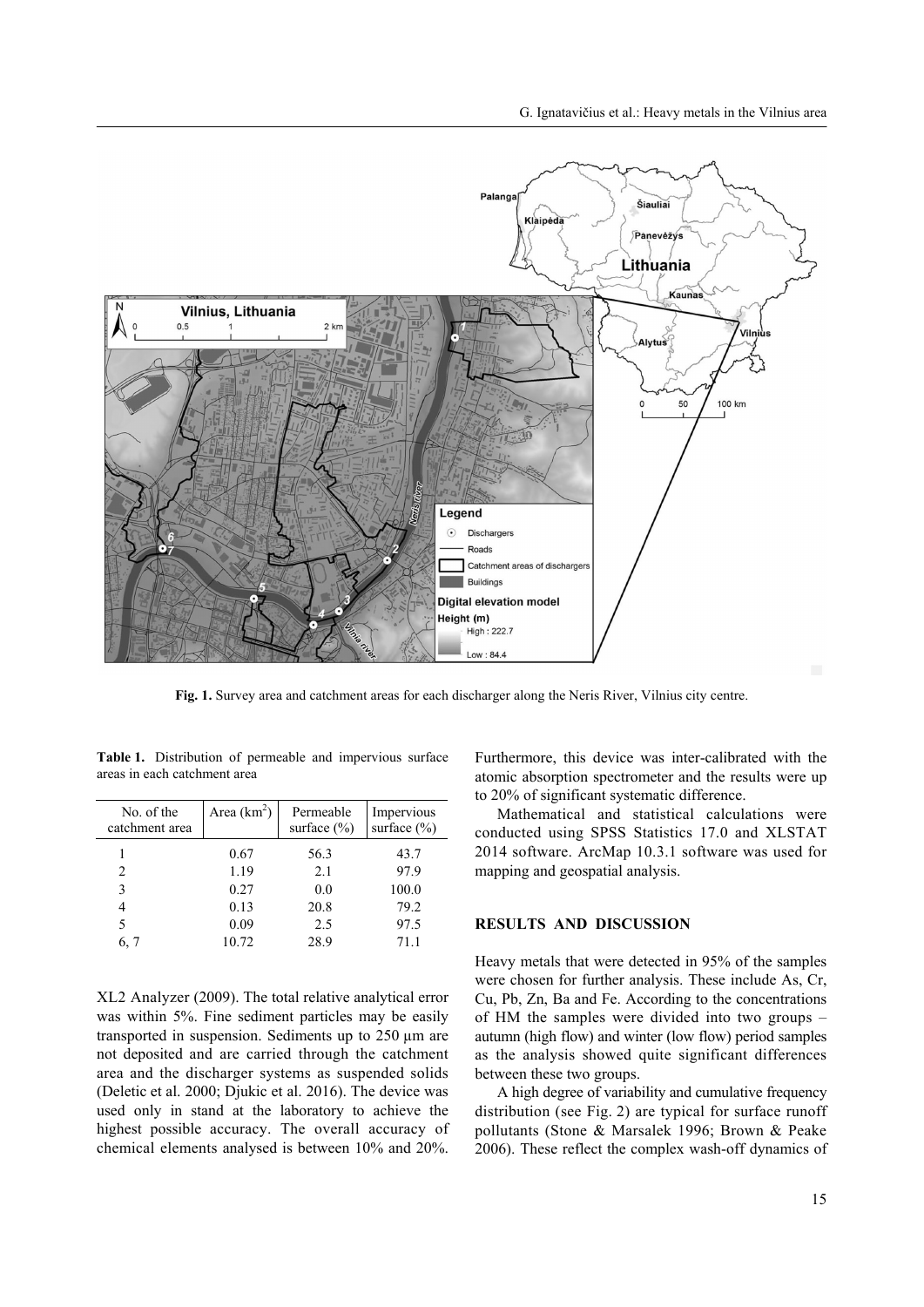

Cumulative frequency distribution of 5 selected elements in urban runoff sediments, Vilnius, Lithuania

**Fig. 2.** Cumulative frequency distribution of Cr, As, Pb, Zn and Cu in urban runoff sediments of Vilnius (*N* = 21) and maximum, minimum and median values of their concentrations during autumn and winter periods.

the underlying surfaces and the variety of sources of the pollution within the urban catchment (Krein & Schorer 2000; Brown & Peake 2006).

Zn, Cu and Cr are characterized by the highest degree of variability in both autumn and winter periods. It is also clear that the autumn (high flow) period generates much higher concentrations of almost all HM than the winter (low flow) period. The concentration ranges of Zn, Cu, Pb and Cr were 35–635, 15–206, 8–73 and 12–138 mg/kg, respectively, in autumn samples. However, the concentration ranges of Zn, Cu and Pb were 20–153, 12–60 and 6–24 mg/kg, respectively, in winter samples. The concentrations of Cr were below the level of detection during the low flow period.

These results not only show the different wash-out dynamics of sediments and their chemical composition, but also the importance of permeable surfaces in urban territories. Soils are the major sink for HM released into the environment. The lack of green spaces in urban territories causes a more intense and faster access of HM to the river ecosystem. This is especially important for cities with large relative height differences as the geomorphology also contributes to a more intense transport of particles. The difference in height between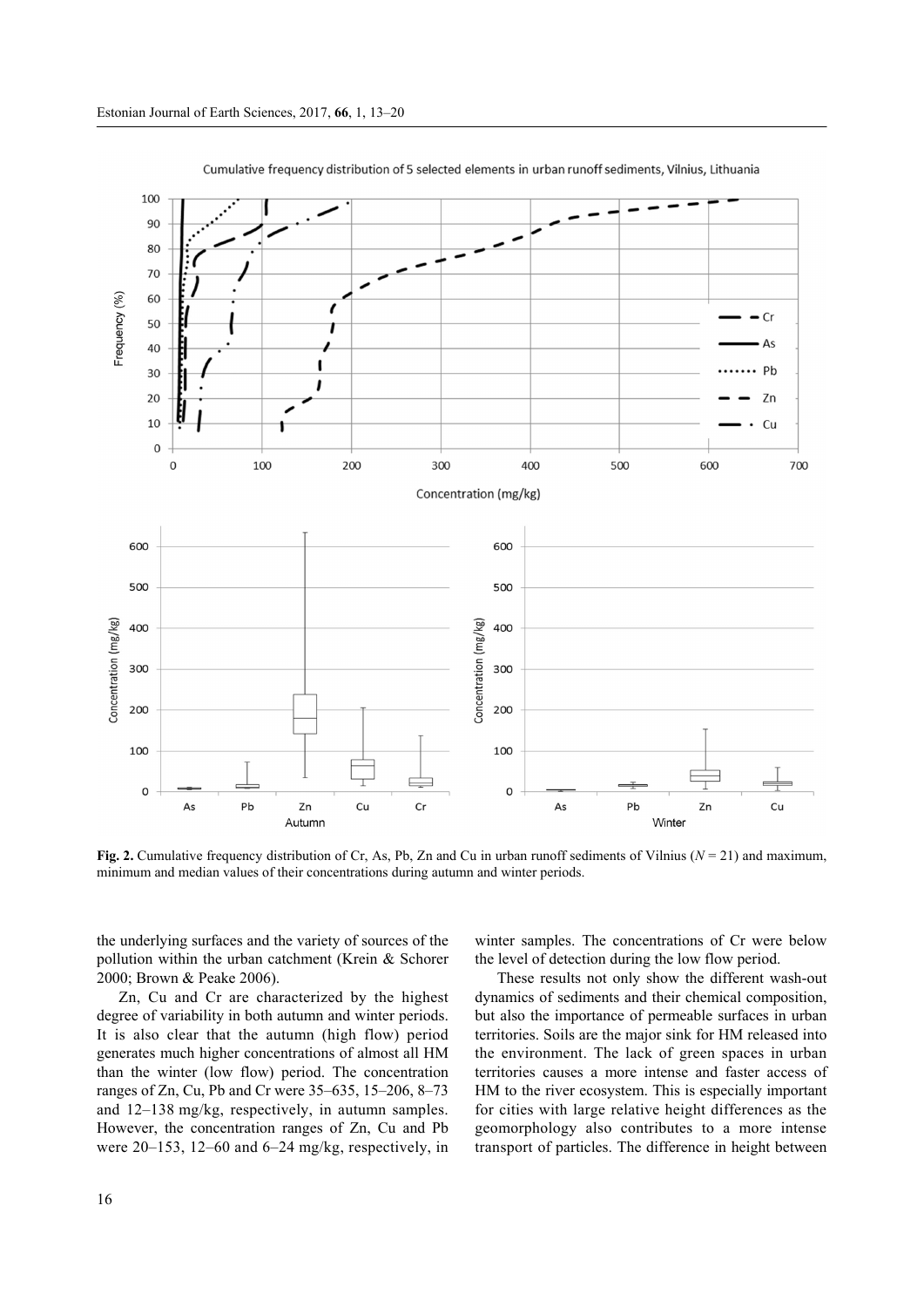the highest and lowest areas in Vilnius is 138.39 m, thus the results show the association between the transport of trace metals and sediments. This association is strong as the seasonal and annual transport of most trace metals can be estimated from sediment flux.

The highest concentrations of Zn and Cu exceed (2.1 and 2.7 times, respectively) the maximum allowable concentrations (MAC) that are stated for bottom sediments of surface water bodies (Table 2). The highest concentrations of Cr are close to the MAC, but do not exceed it. The Pb concentration does not exceed the MAC either. There is also a significant difference between autumn and winter samples. These contaminated sediments can be transported in large amounts during the high flow period and retained during the low flow period. In the low flow period sediments are washed with snowmelt water and thus filtrated to permeable surfaces. This process slows down the transportation of contaminated sediment particles to the river ecosystem.

High concentrations of Zn, Cu, Pb and Cr are found in areas such as old, central parts of Vilnius, small areas with intense traffic and the highest percentage of impervious surface (Table 1). These are dischargers 2, 3 and 4, and their catchments situated in the central part of the city. The highest Cr (76 mg/kg), Cu (159 mg/kg) and Pb (53 mg/kg) concentrations were detected in discharger 4. The concentration of Zn was slightly higher in discharger 2 (385 mg/kg) and reached 340 mg/kg in discharger 4. Only As concentrations are distributed inversely; the highest concentrations were detected in dischargers 6 and 7. These concentrations are quite low and thus can be attributed to natural sources or a very low anthropogenic impact for this element.

The lowest concentrations of HM of potentially anthropogenic origin were detected in dischargers 1, 6 and 7: Cr ranges from 14 to 22 mg/kg, Cu from 31 to 59 mg/kg, Pb from 8 to 13 mg/kg and Zn from 123 to183 mg/kg. Catchment areas (1, 4, 6, 7) are covered

**Table 2.** The comparison of minimum, median and maximum winter and autumn Pb, Cr, Cu and Zn values (in mg/kg) with maximum allowable concentrations (MAC) in bottom sediments of surface water bodies (LME 2014). LOD – level of detection

|        |         | Pb         | Сr                                                                               | Cu          | Zn          |
|--------|---------|------------|----------------------------------------------------------------------------------|-------------|-------------|
|        | MAC     | < 140      | < 140                                                                            | < 75        | $300$       |
| Autum  | Minimum | $8 \pm 4$  | $12 \pm 8$                                                                       | $15 \pm 8$  | $35 \pm 7$  |
|        | Median  | $11 \pm 4$ | $21 \pm 8$                                                                       | $64 \pm 8$  | $180 \pm 7$ |
|        | Maximum | $73 \pm 4$ | $138 \pm 8$                                                                      | $206 \pm 8$ | $635 \pm 7$ |
| Winter | Minimum | $6 \pm 4$  | $<$ LOD                                                                          | $12 \pm 8$  | $20 \pm 7$  |
|        | Median  | $17 \pm 4$ | $<$ LOD                                                                          | $20 \pm 8$  | $40 \pm 7$  |
|        | Maximum | $24 \pm 4$ | <lod< td=""><td><math>60 \pm 8</math></td><td><math>153 \pm 7</math></td></lod<> | $60 \pm 8$  | $153 \pm 7$ |

with a higher percentage of permeable surfaces (forests, grasslands and parks).

Our results show that it is very important to have enough area of green spaces and permeable surfaces in urban environment to mitigate the impact of pollution sources (e.g. intense traffic, oil spills, surface material degradation). The minimum percentage of permeable surfaces and distribution of green areas should be better implemented and clearly stated in spatial planning documents of urban areas.

Cumulative frequency distributions for Cr, As, Pb, Zn and Cu that are typical pollutants in urban environment are shown in Fig. 2. The cumulative distribution of heavy metal concentrations illustrates a relatively narrow range of concentrations. This means that high concentrations occur in a small percentage (up to 20%) of samples, thus indicating the presence of local active sources. However, the cumulative distribution of Zn and Cu concentrations shows a wider range of concentrations. High concentrations of these elements occur in a higher percentage (up to 30%) of samples which refer to more diffuse pollution sources (e.g. traffic, galvanized steel roofs). The average concentrations of metals in the sediment samples followed the order  $Zn > Cu > Pb > Cr > As.$ 

Principal component analysis (PCA) provides information on the most significant parameters which explain the entire data set affording data reduction with a minimum loss of original information (Helena et al. 2000). It is an effective technique designed to transform the original variables into new, independent variables, called the principal components. In our study PCA was used to obtain an overview of the chemical data of the winter and autumn periods. Average concentrations of six elements (As, Ba, Pb, Zn, Cu and Fe) were calculated for each discharger separately for autumn and winter sediment samples. The first and second principal components described 88% of the total variation.

Figure 3 shows the loading plot which reveals the distinguished groups of samples with different chemical characteristics of autumn and winter periods. Most of the winter samples appear to correlate well as they occur in one group. Some of the autumn samples (dischargers A1 and A7) are quite near to the samples of the winter group. This is due to the similar concentrations of HM which appeared to be quite low. Most of the other autumn samples occur in one group as these dischargers transport sediments that are moderately polluted by HM.

The results of discharger A4 do not correlate with those of other dischargers because sediment samples that were taken from this discharger were the most contaminated by HM during the high flow period. Zn, Cu and Cr were the most important variables that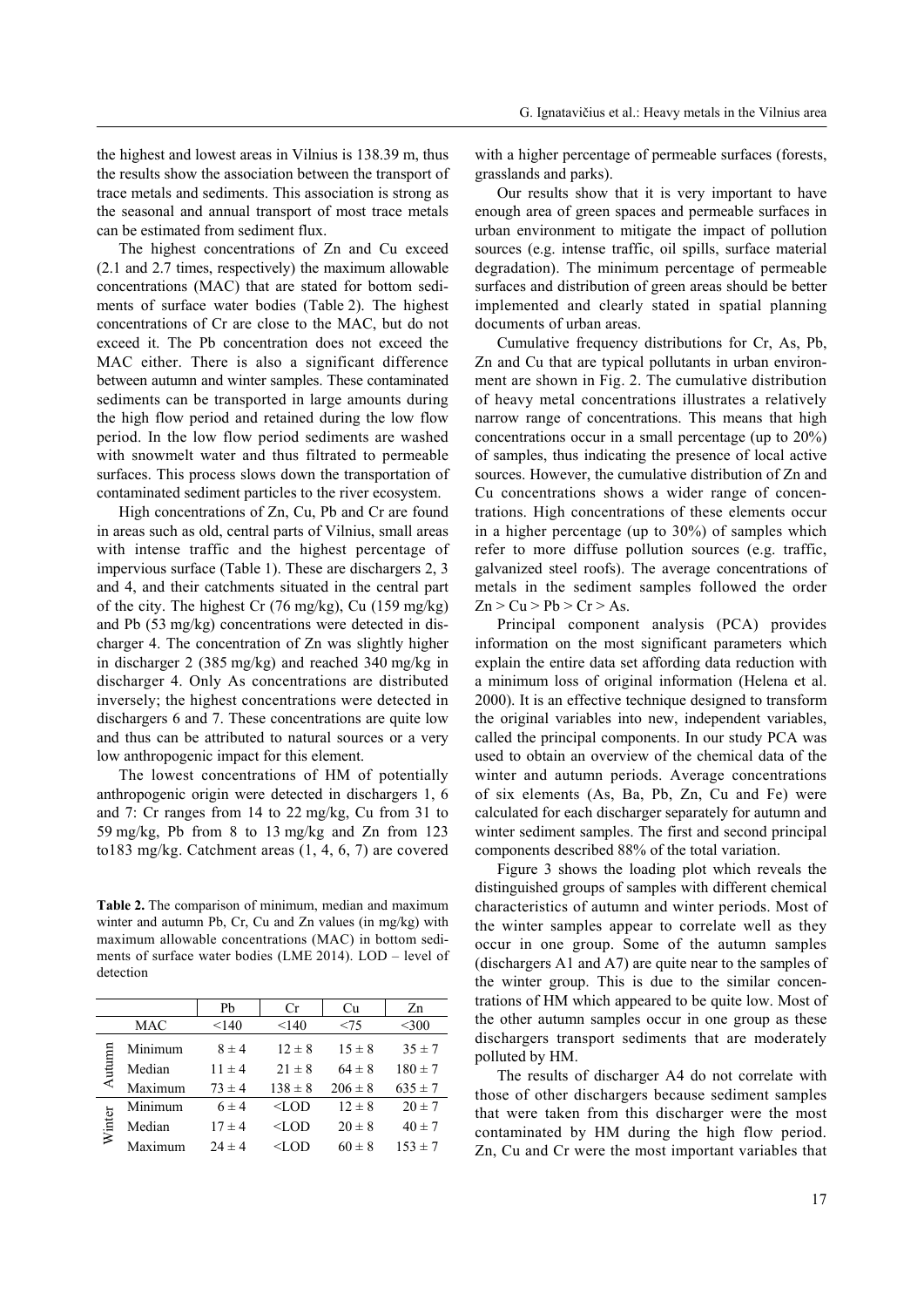

Observations (axes F1 and F2: 87.57%)

**Fig. 3.** Results of principal component analysis showing investigated concentrations of heavy metals during winter (W) and autumn (A) periods.

contribute to form discharger A4 as an individual between factors. The correlation matrix also showed a statistically significant (significance level  $\alpha = 0.05$ ) correlation between Zn and Pb (0.768), Cu and Pb (0.947) and Cu and Zn (0.791). This clearly shows that these elements come from similar sources at the same period of time and contribute to the contamination of the river ecosystem. However, As and Ba inversely correlate or do not correlate with Pb, Cu and Zn.

To test the hypothesis that winter samples and autumn samples were associated with statistically significantly different HM concentrations, an independent samples *t*-test was performed. All the values (42 values of HM concentrations) of autumn and winter samples were included into *t*-test statistics.

Statistically significant values were obtained for As  $(t = -1.866$  with  $p = 0.073$ , Pb  $(t = -2.789$  with  $p = 0.014$ , Zn ( $t = -4.888$  with  $p = 0.000045$ ), Cu  $(t = -3.929 \text{ with } p = 0.001)$ , Fe  $(t = -6.626 \text{ with }$  $p = 0.000007$ , Mn ( $t = -3.704$  with  $p = 0.002$ ). These results also confirm the results of PCA – the autumn (high flow) period is very important for river environment. This period provides the highest load of contaminants to the river ecosystem. In this respect dischargers should be constructed to minimize the access of polluted sediments, which should be better treated of removed.

Urban planning should also properly contribute to reducing this problem (e.g. building green areas, more permeable surfaces).

Land use is the most important factor causing the elevated concentrations of HM in topsoils as well as in sediments of surface runoff in urban areas. The highest concentrations of Pb occur close to major road junctions on roads with high traffic. The levels of Pb are also high in the areas with the oldest housing. The highest concentrations of HM, Zn in particular, are generally found in city areas of both historical and contemporary industrial activity (Kelly et al. 1996; Bullock & Gregory 2009).

#### **CONCLUSIONS**

The approach outlined in this paper presents a possibility of revealing sources of surface runoff pollution by contaminants generated in urban environment and provides a basis for effective management of pollutants that enter the river ecosystem from urban territories. Detailed study of deposited sediments from urban surface runoff dischargers showed that there are sources within the impervious urban area supplying surface runoff with particle-bound pollutants such as HM.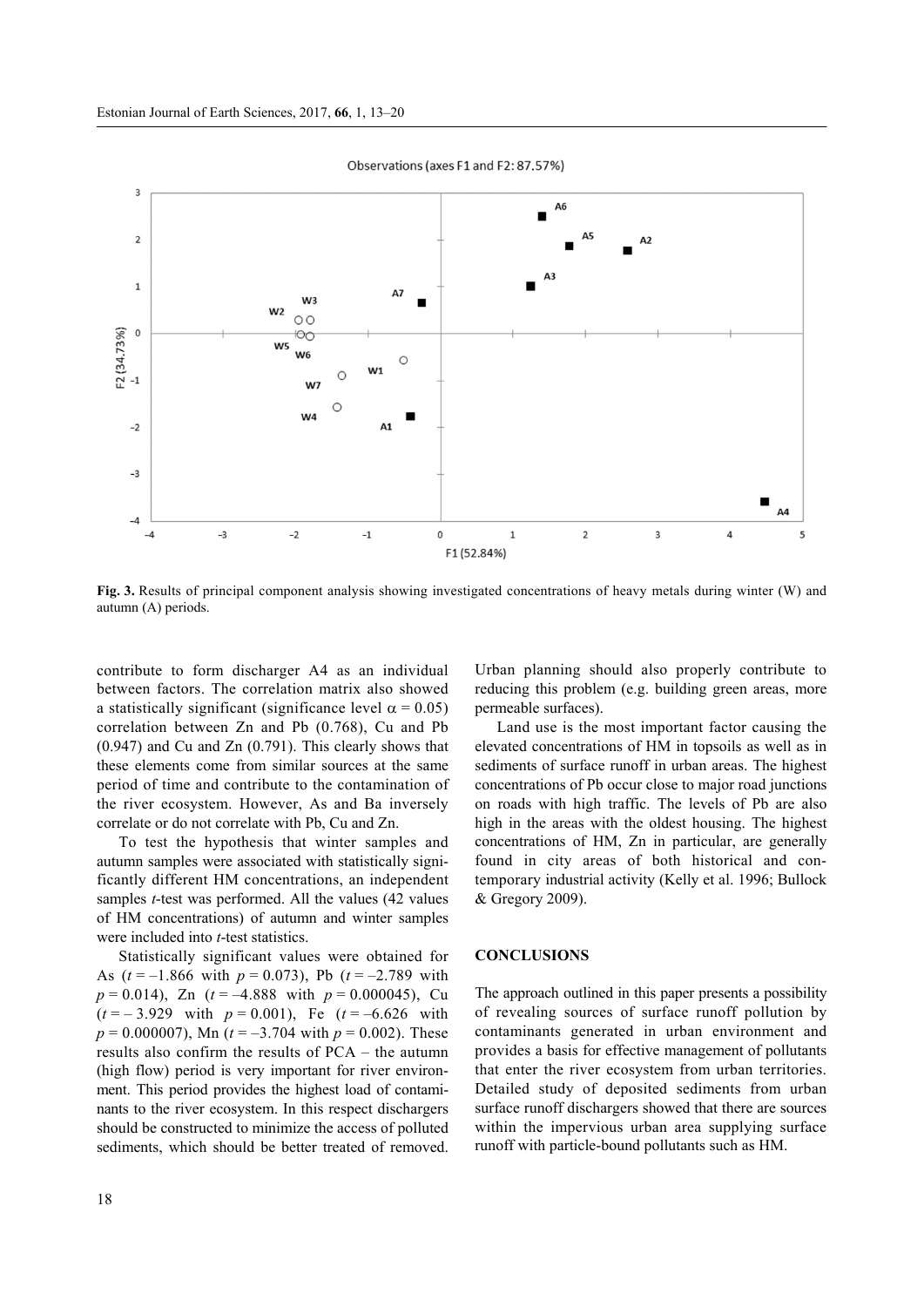Geospatial analysis clearly revealed the most important pollution sources in the city of Vilnius. High concentrations of Zn, Cu, Pb and Cr were mainly derived from anthropogenic sources and were found in areas such as old, central parts of Vilnius, small areas with intense traffic and the highest percentage of impervious surface. The highest concentrations of Zn and Cu exceeded the maximum allowable concentrations for bottom sediments of surface water bodies in Lithuania 2.1 and 2.7 times, respectively.

Principal component analysis and *t*-test results also exhibited statistically significant differences of chemical composition between winter and autumn surface runoff sediment. The high flow period (autumn) is crucial for the transportation of contaminants as HM come from similar sources at the same period of time and contribute to the contamination of the river ecosystem.

The process of water retention during the winter period is important for slowing down the transfer of contaminants. These processes are especially relevant for cities that are situated in complex geomorphological conditions with a low proportion of areas of permeable surfaces (green areas).

The approach explained in this paper enables establishing surface runoff pollution sources and contaminants that are generated in urban environment. It provides a basis for urban planning to better implement measures for the detention and purification of pollutants that get into the river ecosystem.

**Acknowledgement.** We are grateful to K. Kirsimäe and the anonymous referee for their valuable remarks on the manuscript. The publication costs of this article were covered by the Estonian Academy of Sciences.

## **REFERENCES**

- Abuduwaili, J., Zhang, Z. Y. & Jiang, F. Q. 2015. Assessment of the distribution, sources and potential ecological risk of heavy metals in the dry surface sediment of Aibi Lake in Northwest China. *PLOS ONE*, **10**(3), e0120001.
- Bartoli, G., Papa, S., Sagnella, E. & Fioretto, A. 2012. Heavy metal content in sediments along the Calore river: relationships with physical–chemical characteristics. *Journal of Environmental Management*, **91**, 9–14.
- Brown, J. N. & Peake, B. M. 2006. Sources of heavy metals and polycyclic aromatic hydrocarbons in urban stormwater runoff. *Science of the Total Environment*, **359**, 145–155.
- Bullock, P. & Gregory, J. 2009. Soils in the urban environment. *Blackwell Scientific Publications*, **4**, 124–131.
- Buzier, R., Tusseau-Vuillemin, M. H., Keirsbulck, M. & Mouchel, J. M. 2011. Inputs of total and labile trace

metals from wastewater treatment plants effluents to the Seine River. *Physics and Chemistry of the Earth*, **36**, 500–505.

- Camponelli, K. M., Lev, S. M., Snodgrass, J. W., Land, E. R. & Casey, R. E. 2010. Chemical fractionation of Cu and Zn in stormwater, roadway dust and stormwater pond sediments. *Environmental Pollution*, **158**, 2143– 2149.
- Chen, H., Chen, R., Teng, Y. & Wu, J. 2016. Contamination characteristics, ecological risk and source identification of trace metals in sediments of the Le'an River (China). *Ecotoxicology and Environmental Safety*, **125**, 85–92.
- Ciszewski, D. 2001. Flood-related changes in heavy metal concentrations within sediments of the Biała Przemsza River. *Geomorphology*, **40**, 205–218.
- Clapcott, J., Young, R., Harding, J., Matthaei, C., Quinn, J. & Death, R. 2011. *Sediment Assessment Methods: Protocols and Guidelines for Assessing the Effects of Deposited Fine Sediment on In-stream Values*. Cawthron Institute, Nelson, New Zealand, 105 pp.
- Deletic, A., Ashley, R. & Rest, D. 2000. Modelling input of fine granular sediment into drainage systems via gullypots. *Water Research*, **34**, 3836–3844.
- Devesa-Rey, R., Barral, M. T., Jouanneau, J. M. & Diaz-Fierros, F. 2010. Analysis of the degree of contamination and evolution in the last 100 years of the composition of the bed sediments of the Anllons Basin. *Environmental Earth Sciences*, **61**, 1401–1417.
- Djukic, A., Lekic, B., Rajakovic-Ognjanovic, V., Veljovic, D., Vulic, T., Djolic, M., Naunovic, Z., Despotovic, J. & Prodanovic, D. 2016. Further insight into mechanism of heavy metals partitioning in stormwater runoff. *Journal of Environmental Management*, **168**, 104–110.
- Drozdova, J., Raclavska, H. & Skrobankova, H. 2015. A survey of heavy metals in municipal wastewater in combined sewer systems during wet and dry weather periods. *Urban Water Journal*, **12**, 131–144.
- Egodawatta, P., Thomas, E. & Goonetilleke, A. 2009. Understanding the physical processes of pollutant build-up and wash-off on roof surfaces. *Science of the Total Environment*, **407**, 1834–1841.
- Göbel, P., Dierkes, C. & Coldewey, W. G. 2007. Storm water runoff concentration matrix for urban areas. *Journal of Contaminant Hydrology*, **91**, 26–42.
- Hatch, A. C. & Burton, Jr. G. A. 2000. Sediment toxicity and stormwater runoff in a contaminated receiving system: consideration of different bioassays in the laboratory and field. *Chemosphere*, **39**, 1001–1017.
- Hejabi, A. Z. & Basavarajappa, H. T. 2013. Heavy metals partitioning in sediments of the Kabini river in South India. *Environment Monitoring Assessment*, **185**, 1273– 1283.
- Helena, B., Pardo, R., Vega, M., Barrado, E., Fernandez, J. M. & Fernandez, L. 2000. Temporal evolution of groundwater composition in an alluvial aquifer (Pisuerga River, Spain) by principal component analysis. *Water Research*, **34**, 807–816.
- Kadūnas, V., Budavičius, R., Gregorauskienė, V., Katinas, V., Kliaugienė, E., Radzevičius, A. & Taraškevičius, R. 1999. *Geochemical Atlas of Lithuania*. Lithuanian Geological Survey, Institute of Geology, 162 pp.